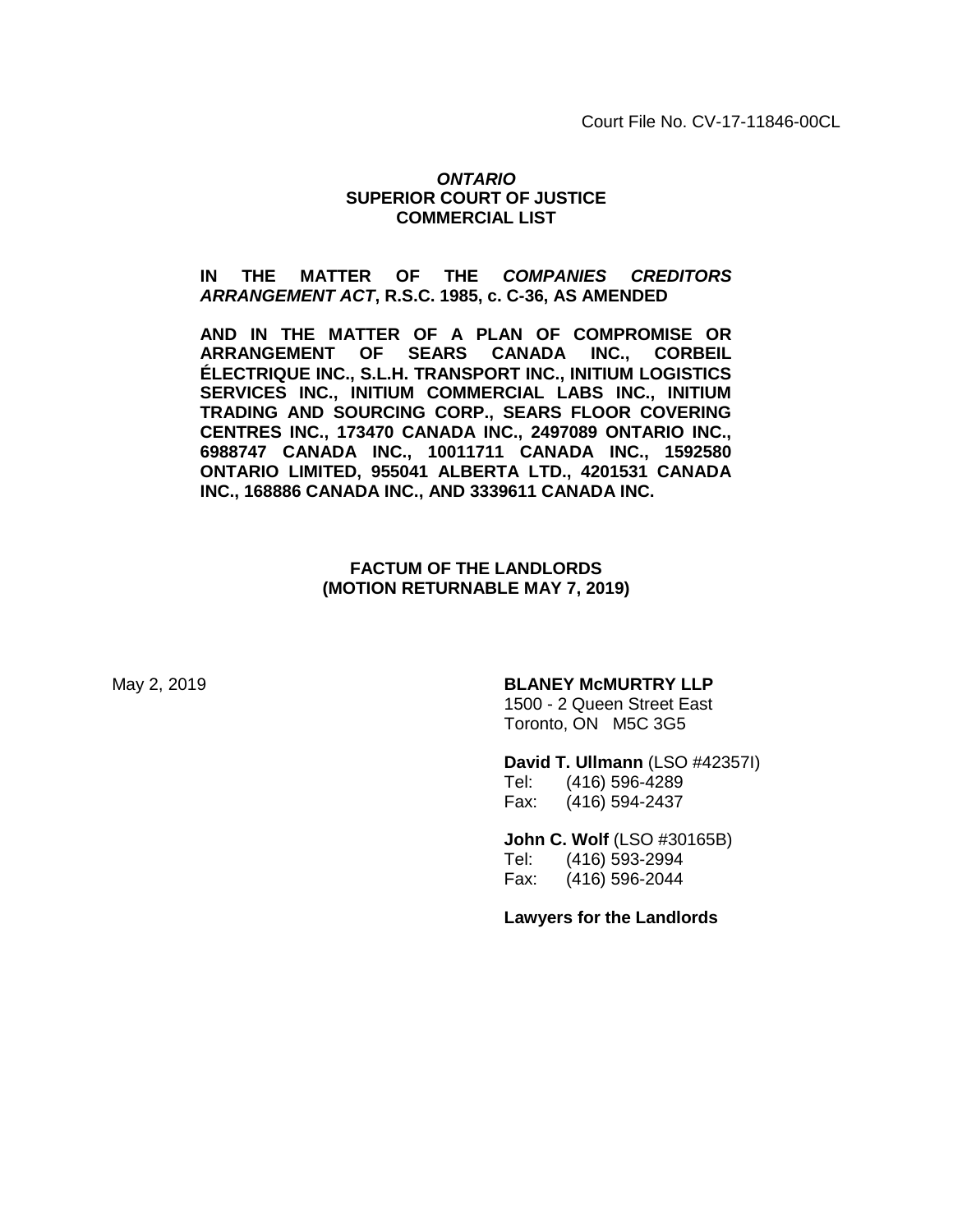Court File No. CV-17-11846-00CL

#### **ONTARIO SUPERIOR COURT OF JUSTICE**

IN THE MATTER OF THE *COMPANIES' CREDITORS ARRANGEMENT ACT*, R.S.C. 1985, c. C-36, AS AMENDED

AND IN THE MATTER OF A PLAN OF COMPROMISE OR ARRANGEMENT OF SEARS CANADA INC., 9370-2751 QUEBEC INC., 191020 CANADA INC., THE CUT INC., SEARS CONTACT SERVICES INC., INITIUM LOGISTICS SERVICES INC., INITIUM COMMERCE LABS INC., INITIUM TRADING AND SOURCING CORP., SEARS FLOOR COVERING CENTRES INC., 173470 CANADA INC. 2497089 ONTARIO INC., 6988741 CANADA INC., 10011711 CANADA INC., 1592580 ONTARIO LIMITED, 955041 ALBERTA LTD., 4201531 CANADA INC., 168886 CANADA INC., AND 3339611 CANADA INC.

(each, an "**Applicant**", and collectively, the "**Applicants**")

#### **FACTUM OF THE LANDLORDS**

#### **PART I - OVERVIEW**

- 1. The Landlords (defined below) and the Monitor have been engaged in a year long process to try to resolve the 27 claims filed by the Landlords in the within *CCAA* proceedings.
- 2. In November and December 2018, the parties engaged in multiple days of judicial mediation. Through this mediation, the parties reached a settlement.
- 3. The settlement did not attach, list or refer to an agreed to claim-by-claim amounts. The settlement provided a five-day period in which the Landlords were to provide those amounts. They did so.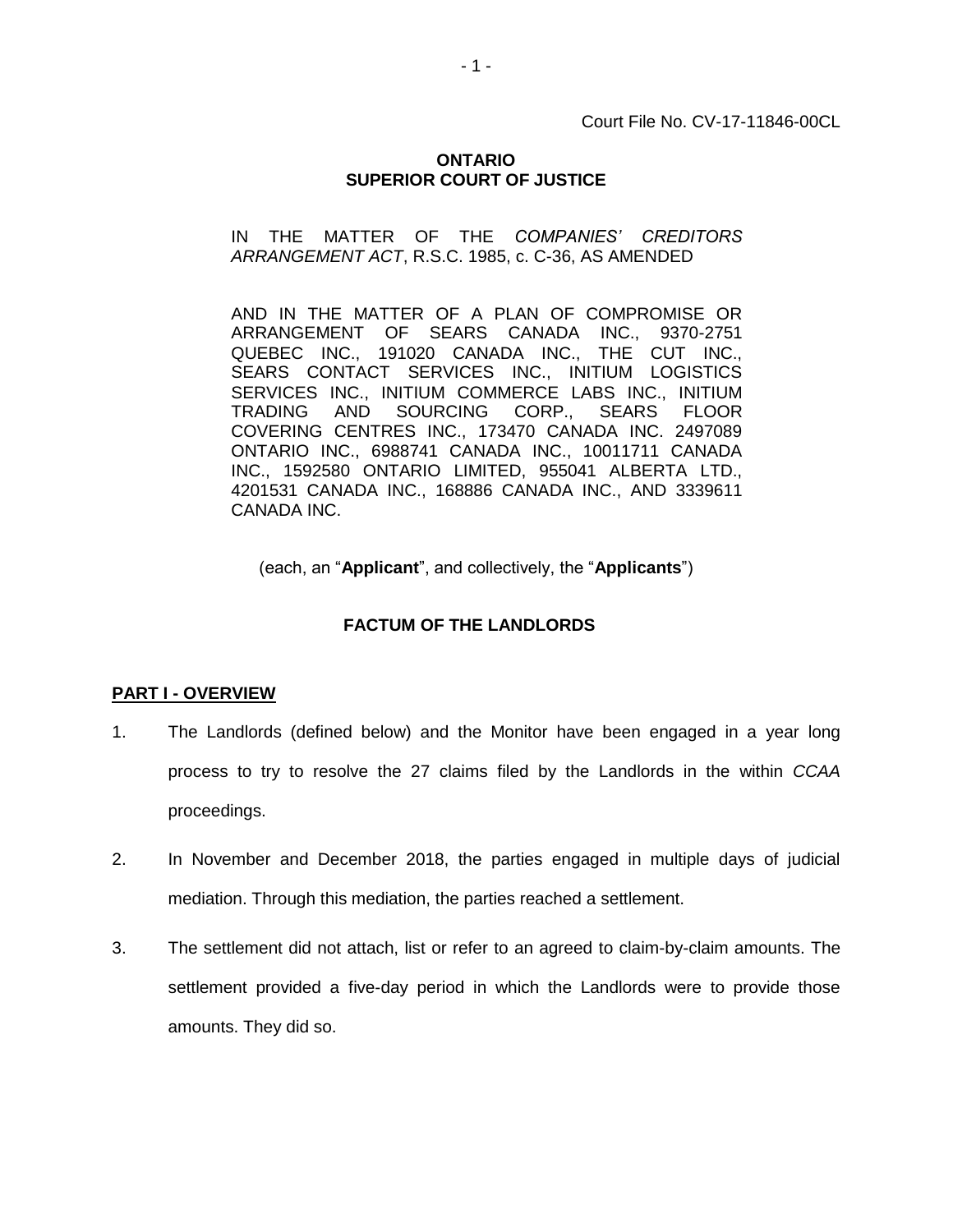4. The Monitor and the Landlords both agree there has been a settlement. However, both parties disagree as to how the settlement is to be performed. At issue are essentially two questions:

> 1) Were the Landlords entitled to contest the amounts that the Monitor valued their claims at after the settlement was executed; and

> 2) How has the Monitor arrived at the value they seek to enforce for the Landlords' Claims?

- 5. These two issues present two different legal problems for this Honourable Court.
- 6. The first question requires the Court to investigate the terms of the settlement and the factual matrix surrounding the formation of that settlement. This presents a problem because the Monitor's counsel and the Landlords' counsel are the principal witnesses to those events and as such cannot be the counsel arguing this motion. It is for this reason that, to date, the Landlords have only provided a simple affidavit outlining the issues, without any of the key evidence the court will require to determine this issue. The Monitor has also not provided any evidence of the key events related to the formation of the settlement.
- 7. The second question only requires the Monitor to produce the backup evidence upon which it relies in arriving at its' valuation of the Landlords' claims. The Monitor has so far refused to do so. The Monitor has refused to even give an explanation for the difference between the Monitor's values and the Landlords' values.
- 8. It is respectfully submitted that only the second question can be reviewed and answered before the Court at this time. It is also suggested that the second question should render the first question moot. If the parties can agree on what is owed, they may find they no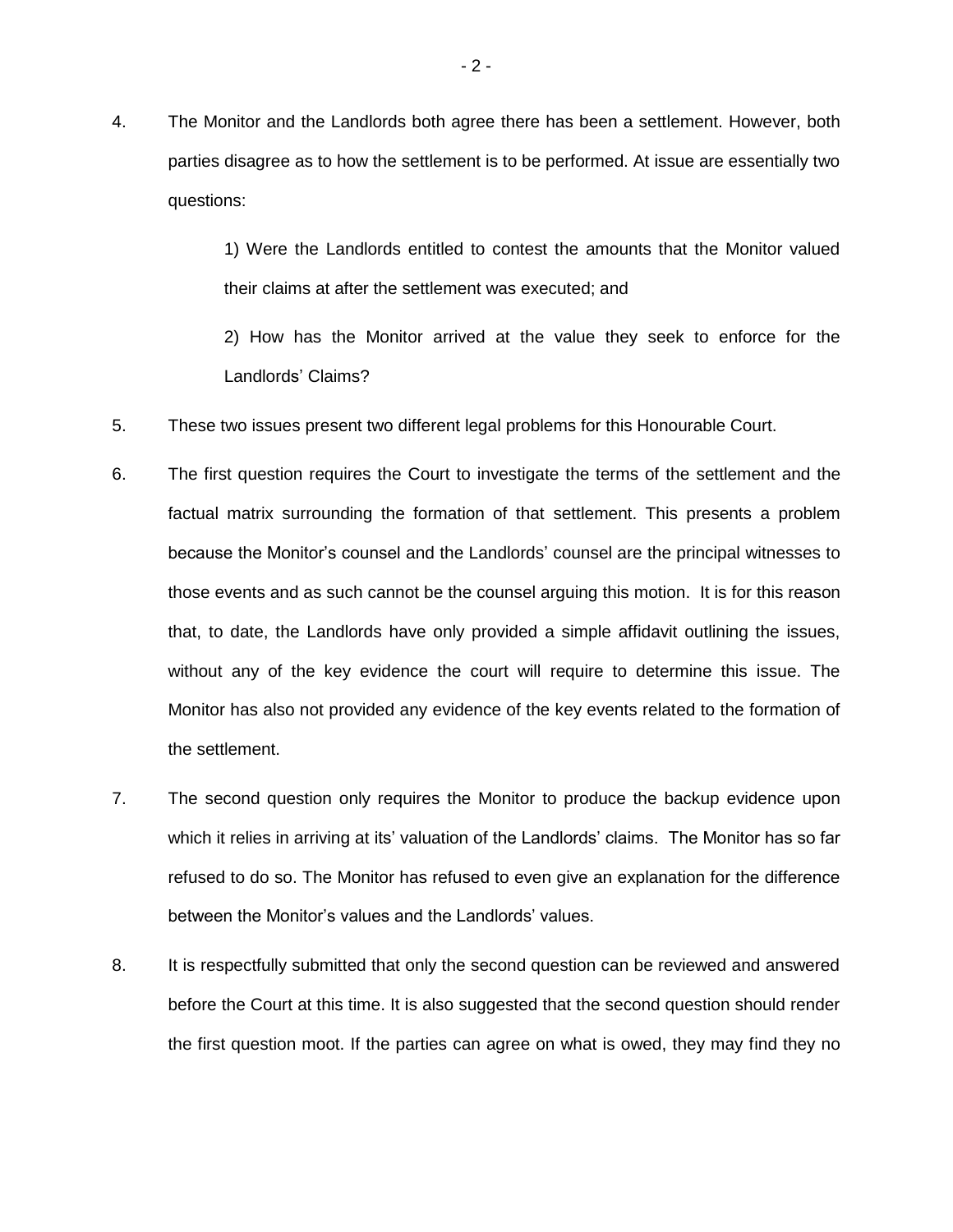longer have a dispute about how the settlement should operate. Neither party is attempting to achieve a windfall.

- 9. In light of the foregoing, it is respectfully submitted that the Monitor's motion should be adjourned *sine die* and instead, the Court should order the Monitor to produce the backup evidence which supports its position on the value of the claims (as the Landlords have already done). Once the Monitor has produced this information and it has been reviewed by the parties, the parties (to the extent there is a dispute) should be ordered to attend mediation to review those claims, on a claim-by-claim basis. If the mediation fails to produce a settlement, the parties should be directed to seek new counsel in order to then litigate the factual matrix question. In no event should the matter be decided on the factual record currently before the court.
- 10. There is no urgency to this matter as the Landlords have confirmed that they will vote the uncontested portion of their claims (being about 82% of the value at issue) in favour of the Sears Plan of arrangement. The remaining amount in dispute is not material to the progress of this *CCAA* proceeding and would not constitute a relevant holdback from any distribution, in the event a distribution was imminent, which it is not.
- 11. The Landlords are extremely interested in resolving this issue but cannot reasonably do so until the Monitor proves that the position it is taking on the claims is supported by the books and records of Sears. The Monitor's position on value is not supported by the books and records of the Landlords.

#### **PART II - FACTS**

#### **Background**

12. The Respondents, Bentall Kennedy (Canada) LP, QuadReal Property Group, Primaris Management Inc., Westcliff Management Ltd., Tanurb (Festival Marketplace) Inc., and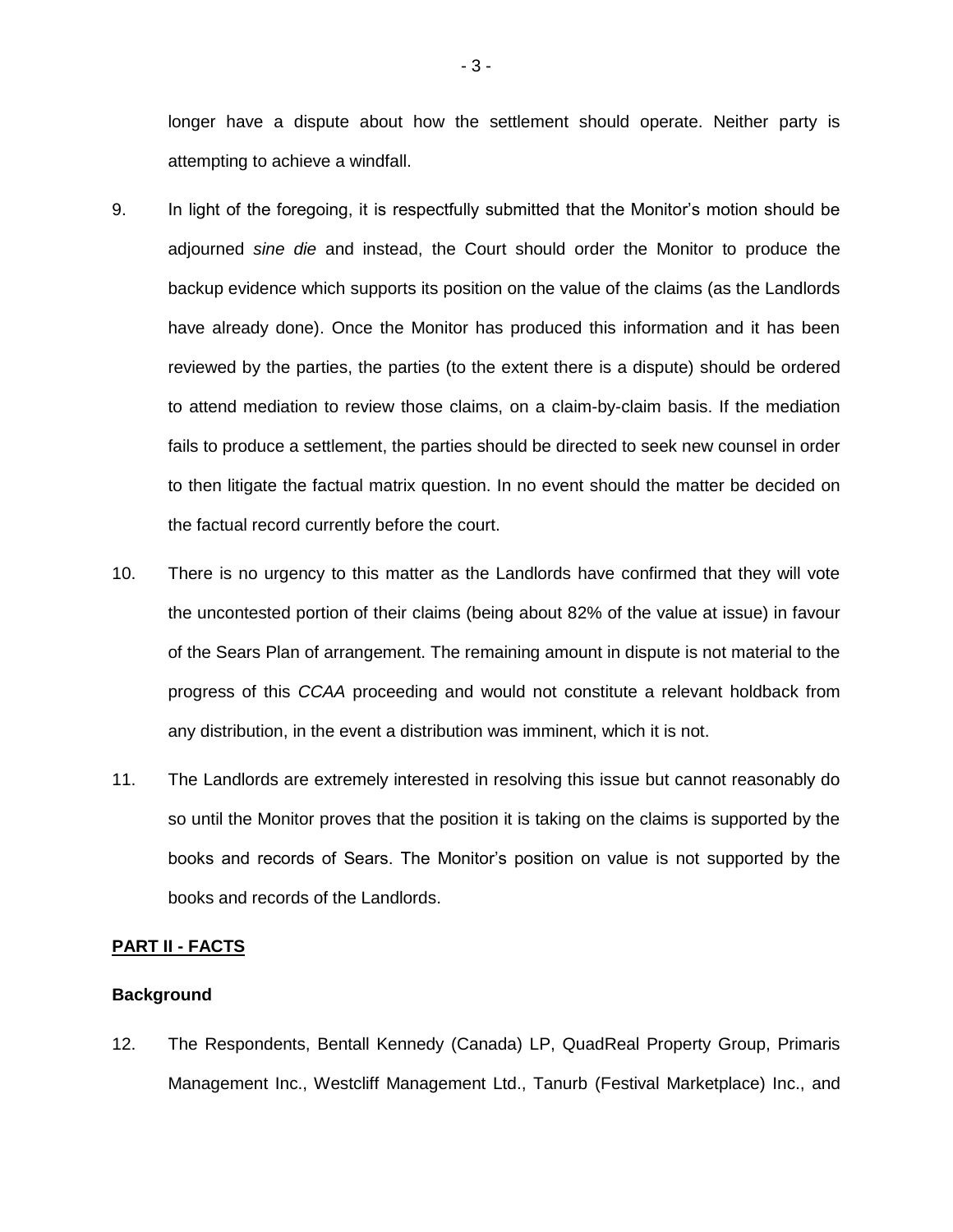Cogir Real Estate (collectively, the "**Landlords**"), have filed 27 Proof of Claims in the within *CCAA* proceeding (the "**Landlords' Claims**").<sup>1</sup>

13. Subsequently, the Monitor issued Notices of Revision and Disallowance ("**NORDs**") for the Landlords' Claims. The Landlords responded to the NORDs by filing Notices of Dispute ("**NODs**") for each of their claims. <sup>2</sup>

#### **The Settlement Agreement**

- 14. Throughout October and November of 2018, counsel for the Landlords, Blaney McMurtry LLP ("**Blaneys**"), and counsel for the Monitor, Norton Rose Fulbright LLP ("**Norton Rose**"), engaged in discussions and judicial mediation to resolve the dispute between the parties regarding 22 of the 27 Landlords' Claims.<sup>3</sup>
- 15. Through the judicial mediation process, the Landlords and the Monitor entered into a confidential settlement agreement consisting of (1) the Term Sheet, (ii) Schedule 'A' to the Term Sheet with the defined terms of the agreement, (iii) Schedule 'B' to the Term Sheet with the agreed amount of each claim blank (the "**Joinder Agreement**"), and (iv) a settlement agreement (the "**Settlement Agreement**"). <sup>4</sup>
- 16. The Settlement Agreement provided, *inter alia*, a formulaic approach to the valuation of each of the Landlords' Claims on a property by property basis.<sup>5</sup>
- 17. In accordance with the Settlement Agreement, Blaneys, on behalf of the Landlords, provided the Monitor with executed Joinder Agreements on December 10, 2018. Each of

 $\overline{a}$ 

<sup>1</sup> Thirtieth Report of the Monitor, dated March 25, 2019, paras 26-27.

<sup>2</sup> Thirtieth Report of the Monitor, dated March 25, 2019, paras 26-27.

<sup>3</sup> Thirtieth Report of the Monitor, dated March 25, 2019, para 29.

<sup>4</sup> Thirtieth Report of the Monitor, dated March 25, 2019, para 40.

<sup>5</sup> The Landlords' Motion Record, Tab 2, Affidavit of Babita Ramkissoon, para 5.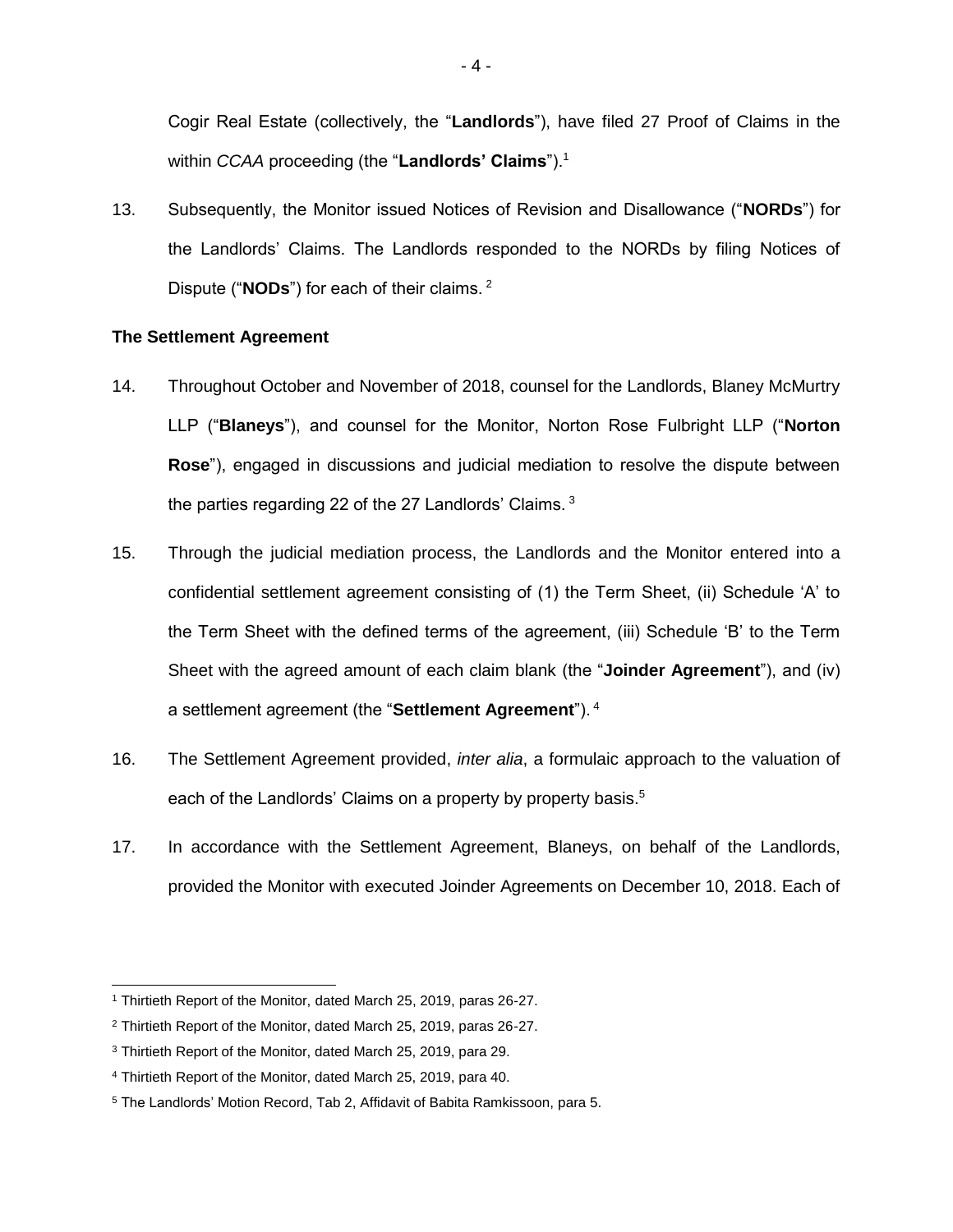the Joinder Agreements detailed the value of each claim in accordance with the Settlement Agreement, along with additional supporting documentation.<sup>6</sup>

18. The Monitor has refused to execute the Joinder Agreements completed and executed by the Landlords.

#### **PART III – ISSUES**

- 19. The issues before this Honourable Court are:
	- a. At this time, can the Court address the question of whether the Landlords were entitled to contest the amounts that the Monitor valued their claims at after the settlement was executed?
	- b. Should the Court order that the Monitor produce the documentary evidence to support its' valuation of the Landlords' Claims?

#### **PART IV - LAW**

**ISSUE 1: At this Time, the Court Cannot Address the Question of Whether the Landlords Were Entitled to Contest the Amounts that the Monitor Valued Their Claims After the Settlement Was Executed**

- 20. The parties are not in dispute as to whether an agreement was reached, but how to interpret the agreement that was reached between the parties.
- 21. For the Court to determine whether the Landlords were entitled to contest the amounts that the Monitor valued the Landlords' Claims after the settlement was executed will require the Court to review and interpret the Settlement Agreement.

<sup>6</sup> The Landlords' Motion Record, Tab 2, Affidavit of Babita Ramkissoon, para 5.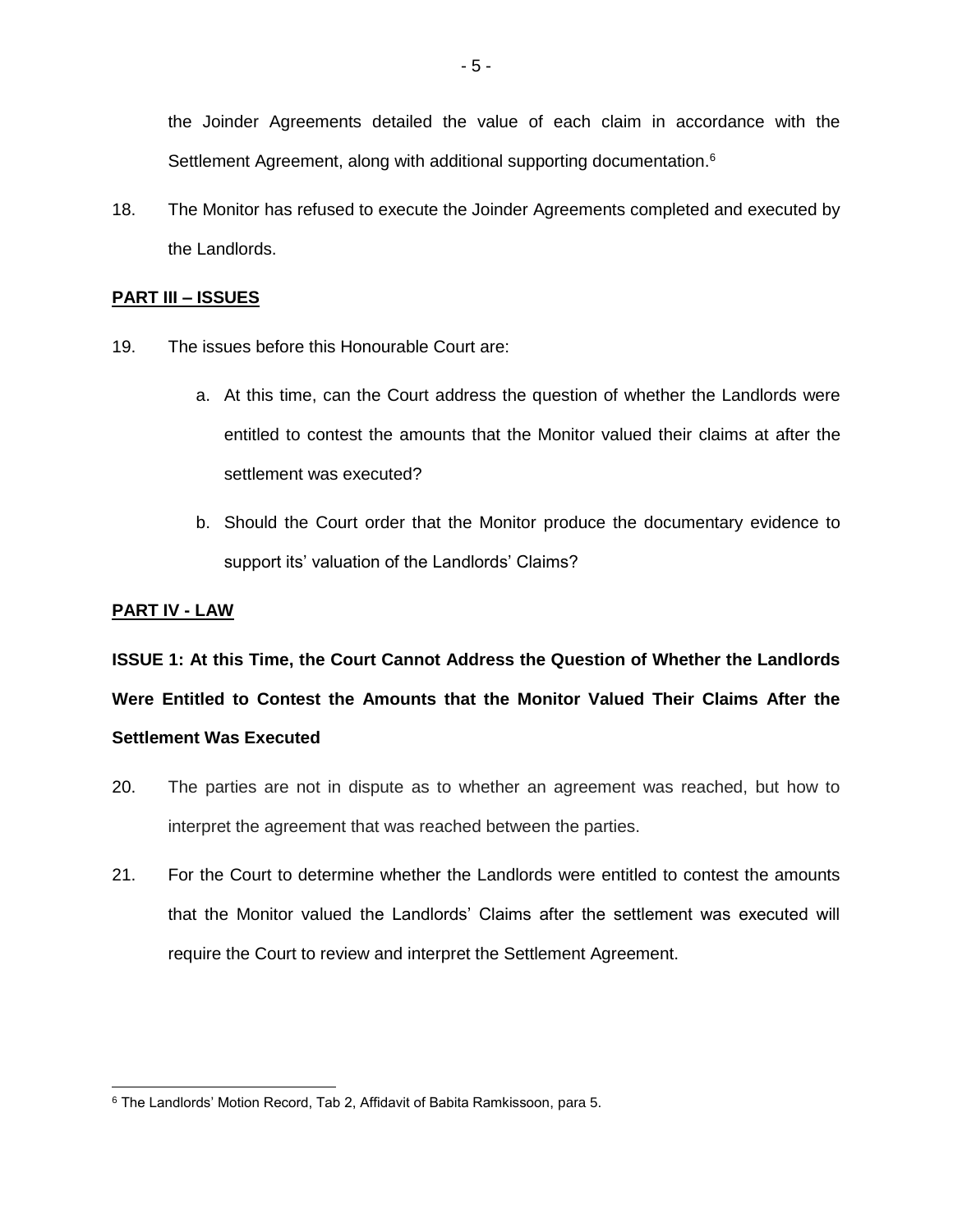22. The Supreme Court of Canada has held that a contract should be interpreted in a practical, common-sense manner in order to determine "the intent of the parties and the scope of their understanding". In order to complete this analysis, the Court:

> …must read the contract as a whole, giving the words used their ordinary and grammatical meaning, consistent with the surrounding circumstances known to the parties at the time of formation of the contract. Consideration of the surrounding circumstances recognizes that ascertaining contractual intention can be difficult when looking at words on their own, because words alone do not have an immutable or absolute meaning. . . . "7

- 23. By reviewing the surrounding circumstances in forming the contract, the Court will deepen its' understanding of the mutual and objective intentions of the parties as expressed in the words of the contract.<sup>8</sup>
- 24. The factual matrix and surrounding circumstances is imperative to assist the Court ascertain the objective intention of the parties in these circumstances. Before the settlement was reached, Blaneys communicated to the Monitor that they believed the Landlords' Claims would be worth \$154 million based on an application of the Formula.<sup>9</sup> It would make no commercial or business sense for the Landlords to then agree to be bound by a without prejudice calculation provided by the Monitor for half of the amount that the Landlords believe they are entitled to based on an application of the Formula.
- 25. In response to the without prejudice calculation provided by the Monitor **BEFORE** the parties entered mediation or executed the Settlement Agreement, Blaneys made a

<sup>7</sup> *Sattva Capital Corp v Creston Moly Corp*[, 2014 SCC 53, at p](https://nextcanada.westlaw.com/Link/Document/FullText?findType=Y&pubNum=6407&serNum=2033955121&originationContext=document&transitionType=DocumentItem&contextData=(sc.Keycite))ara 47. Brief of Authorities ("**BOA**") of the Landlords, Tab 1.

<sup>8</sup> *Sattva Capital, ibid,* para 57. BOA of the Landlords, Tab 1.

 $9$  Thirtieth Report of the Monitor, dated March 25, 2019, Appendix C.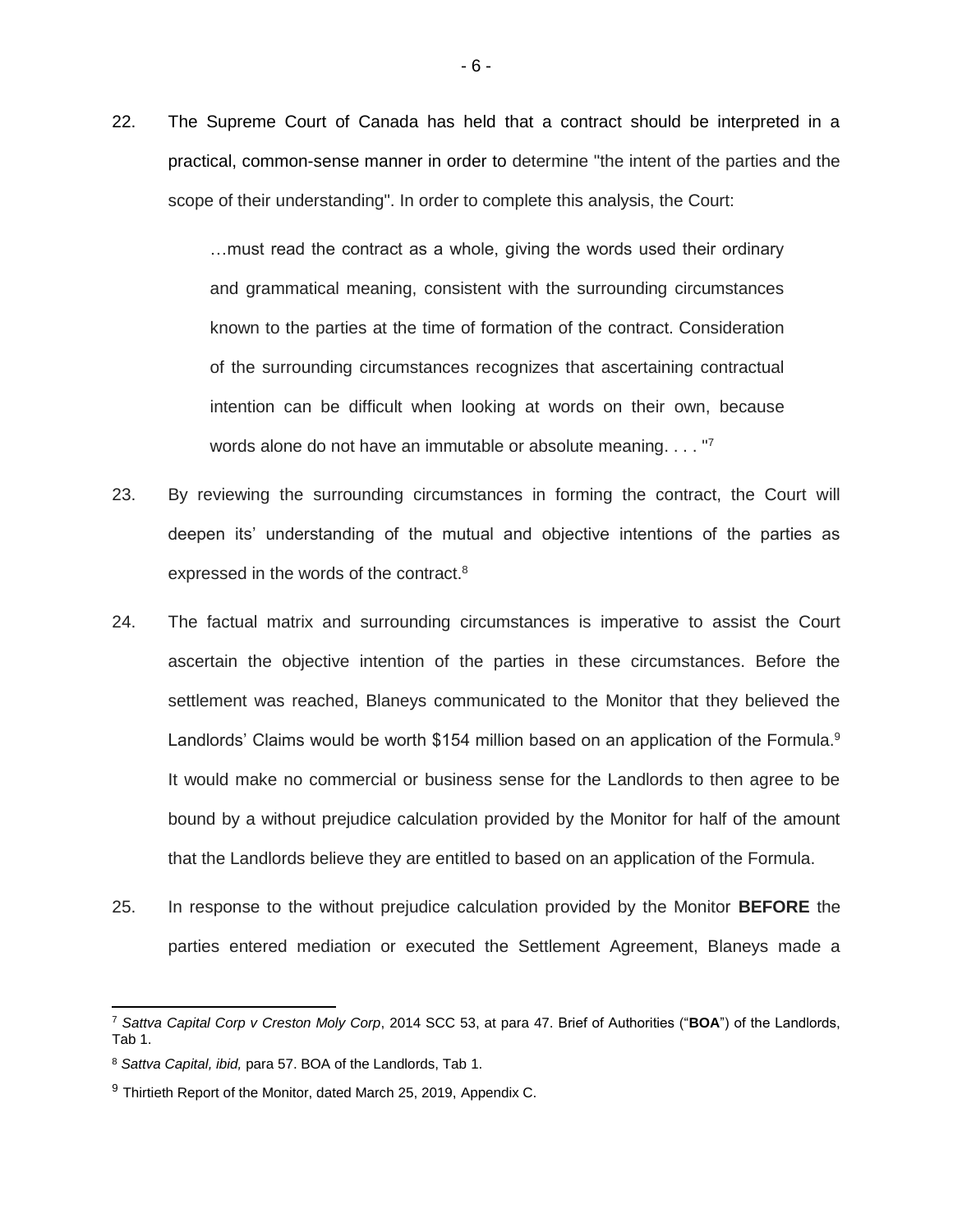counter-offer based on the basis that the aggregate amount recovered for the Landlords would be more than what the Monitor had previously detailed.<sup>10</sup>

- 26. Further, when there are two reasonable interpretations of a contract, subsequent conduct can help determine which interpretation is correct and may help support an inference concerning the intentions of the parties at the time they made the agreement.<sup>11</sup>
- 27. In this case, the Monitor's valuation of the Landlords' Claims was not produced until **AFTER** the agreement was reached. The Settlement Agreement was amended to provide five days to produce the Landlords' valuation of their claims. Consistent with that that provision, the Landlords did exactly that. In these circumstances, this evidence on the subsequent conduct of the parties will be necessary to resolve the ambiguity in the definition of 'Rent' in the Settlement Agreement.
- 28. Based on the prevailing law of contractual interpretation, the Court will only be able to address the Monitor's motion with a fulsome factual record before it that will allow it to investigate the terms of the Settlement and the factual matrix surrounding the formation of that Settlement.
- 29. There is not only no fulsome factual record explaining the surrounding circumstances of the execution of the Settlement Agreement before the Court, but Blaneys and Norton Rose would be unable to act as counsel on such a motion as they are the principal witnesses with the evidence of the surrounding circumstances and subsequent conduct.
- 30. Therefore, the Landlords respectfully request that this Honourable Court adjourn the Monitor's motion *sine die* at this time.

<sup>&</sup>lt;sup>10</sup> Thirtieth Report of the Monitor, dated March 25, 2019, Appendix C.

<sup>11</sup> *Shewchuk v Blackmont Capital*, 2016 ONCA 912 at paras 41, 46, 47-48. BOA of the Landlords, Tab 2.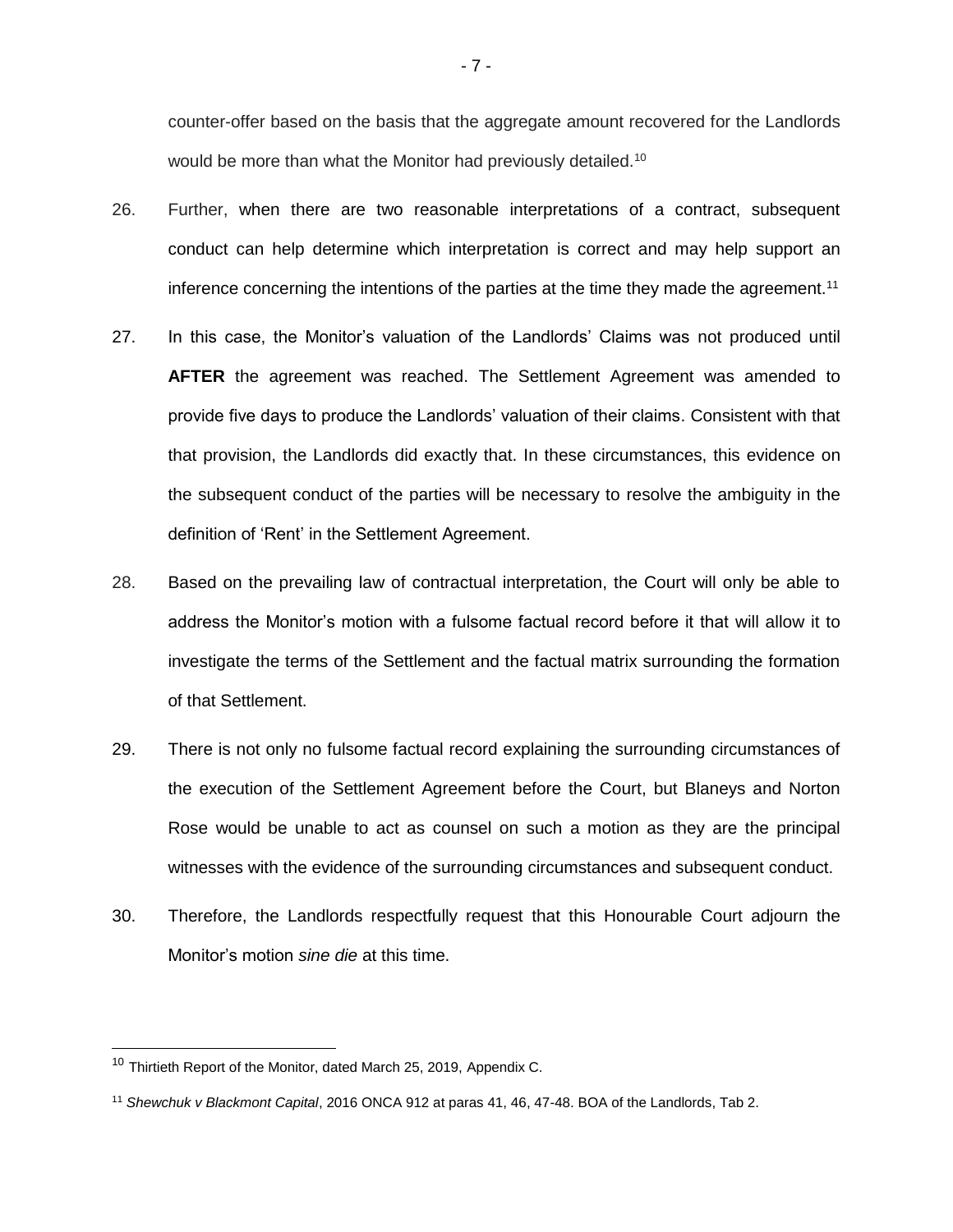# **ISSUE 2: The Monitor Should Produce the Documentary Evidence to Support Its' Valuation of the Landlords' Claims**

- 31. The Monitor has disregarded the information provided by the Landlords in their Proofs of Claim and Joinder Agreements in favour of unilaterally fixing the value of each property in accordance with Sears' books and records. However, the Monitor has refused to provide the Landlords with any supporting financial documents or calculations for the value that it has assigned to the Landlords' Claims.
- 32. The Landlords should not be required to blindly accept the Monitor's valuation of the Landlords' Claims without documentation supporting those valuations. This is particularly the case since the Landlords have provided detailed documentation and calculations that indicate the Landlords' Claims are valued at \$18 million more than the Monitor alleges.<sup>12</sup>
- 33. Even where the Monitor now alleges to have relied on the amounts detailed by the Landlords in their Proof of Claims, the Monitor has failed to properly apply the Formula to the Landlords' Claims based on the information filed in the Proof of Claims. As one example, every Proof of Claim explicitly claimed taxes, however, the Monitor's current valuations appear to calculate many of the Landlords' Claims without HST, GST or QST.
- 34. Without any evidence from the Monitor, the Landlords cannot possibly be expected to understand why they should accept \$18 million less than what they calculate their claims are worth under the Formula.
- 35. If Sears' books and records support the Monitor's value of the Landlords' Claims, then the production of the books and records may reasonably explain the delta and lead to an

<sup>&</sup>lt;sup>12</sup> The Landlords' Motion Record, Tab 2, Affidavit of Babita Ramkissoon, para 5.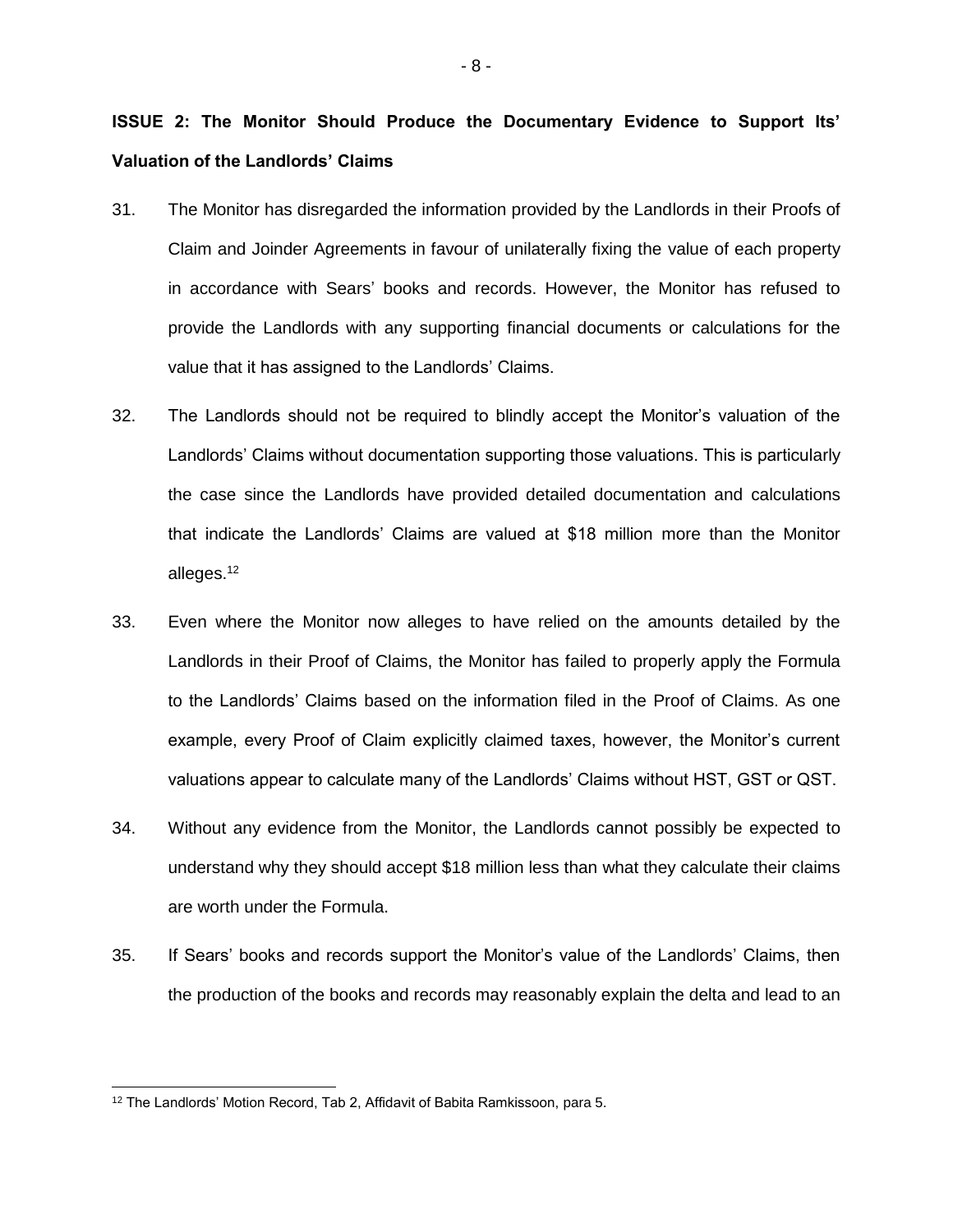easy resolution of the within issues. If the parties can agree on what is owed, they may find they no longer have a dispute about how the settlement should operate.

- 36. Further, there is no prejudice to the within *CCAA* proceedings if the Monitor's motion is adjourned and the Court orders the Monitor to produce the documentary evidence to support its valuation of the Landlords' Claims. In particular, there is no prejudice because:
	- a. the \$18 million delta in dispute between the Monitor and the Landlords is immaterial and will not impact the restructuring of Sears in the within CCAA proceedings;
	- b. the \$18 million delta will also result in an immaterial holdback in the event that a distribution is imminent;
	- c. the Landlords have already agreed to vote the uncontested portion of their claims (being about 82% of the value at issue) in favour of the Sears Plan of Arrangement; and
	- d. the books and records of Sears should be easily accessible given that the Monitor has already accessed and reviewed them to value the Landlords' Claims.
- 37. Based on the above, the Landlords respectfully request that this Honourable Court order the Monitor to produce the books and records of Sears to explain its' valuation of the Landlords' Claims.

### **PART IV - RELIEF REQUESTED**

- 38. The Landlords respectfully request the following relief from this Honourable Court:
	- a) an Order adjourning the Monitors' Motion *sine die*; and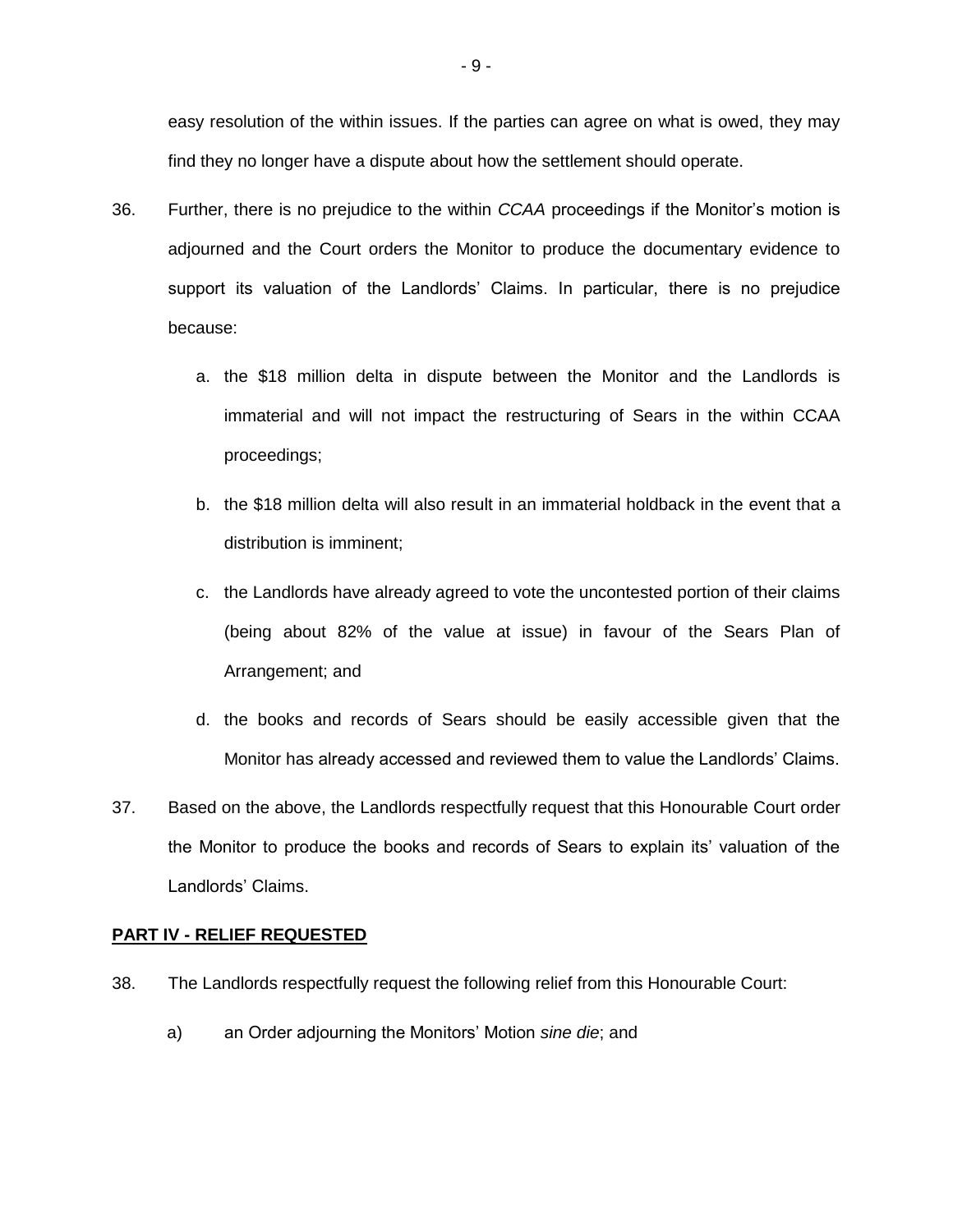$b)$ an Order requiring the Monitor to provide the Landlords with Sears' books and records supporting its' valuation of the Landlords Claims.

ALL OF WHICH IS RESPECTFULLY SUBMITTED ON MAY 2, 2019.

David Ullmann Counsel for the Landlords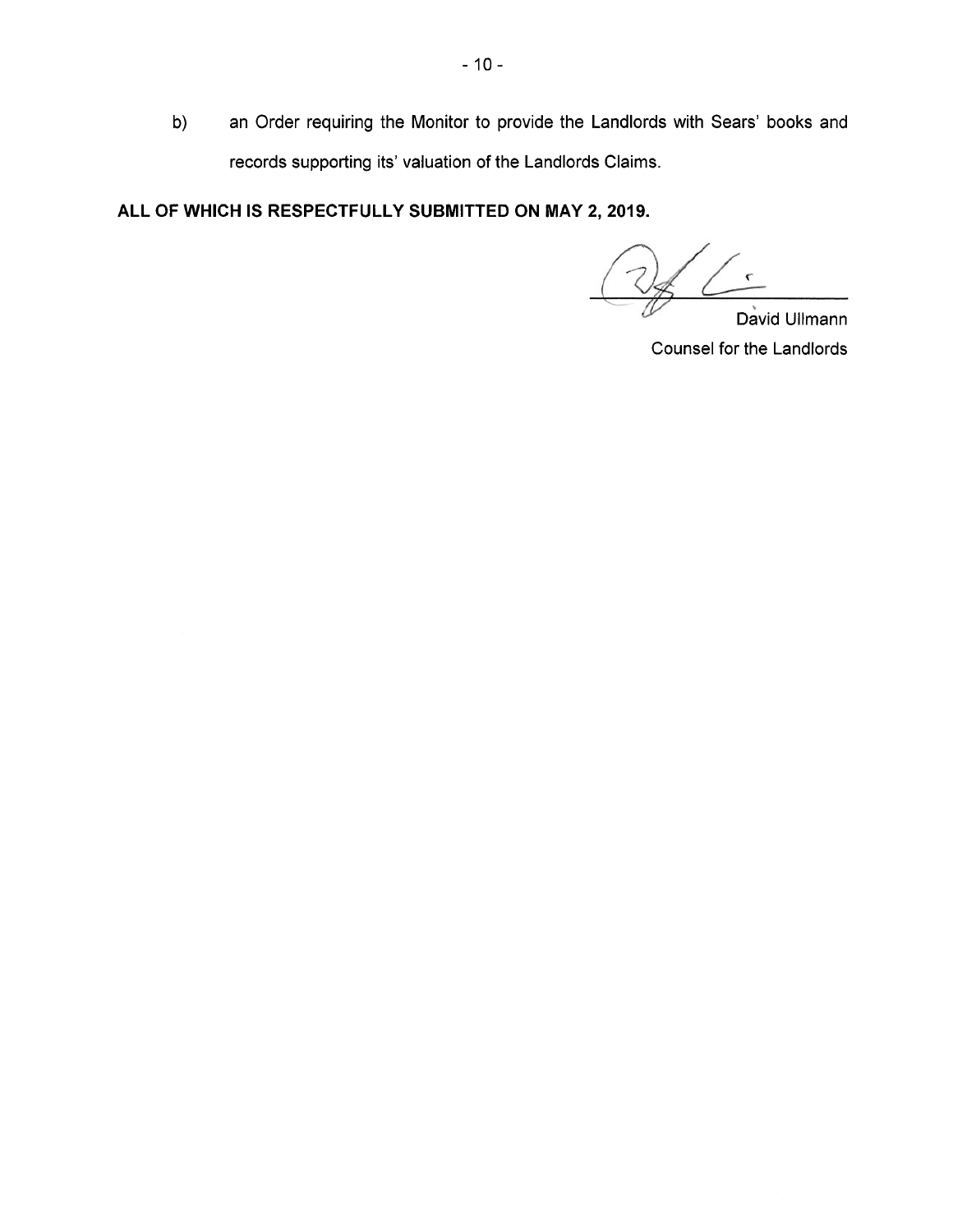- 1. *Sattva Capital Corp v Creston Moly Corp*[, 2014 SCC 53](https://nextcanada.westlaw.com/Link/Document/FullText?findType=Y&pubNum=6407&serNum=2033955121&originationContext=document&transitionType=DocumentItem&contextData=(sc.Keycite))
- 2. *Shewchuk v Blackmont Capital*, 2016 ONCA 912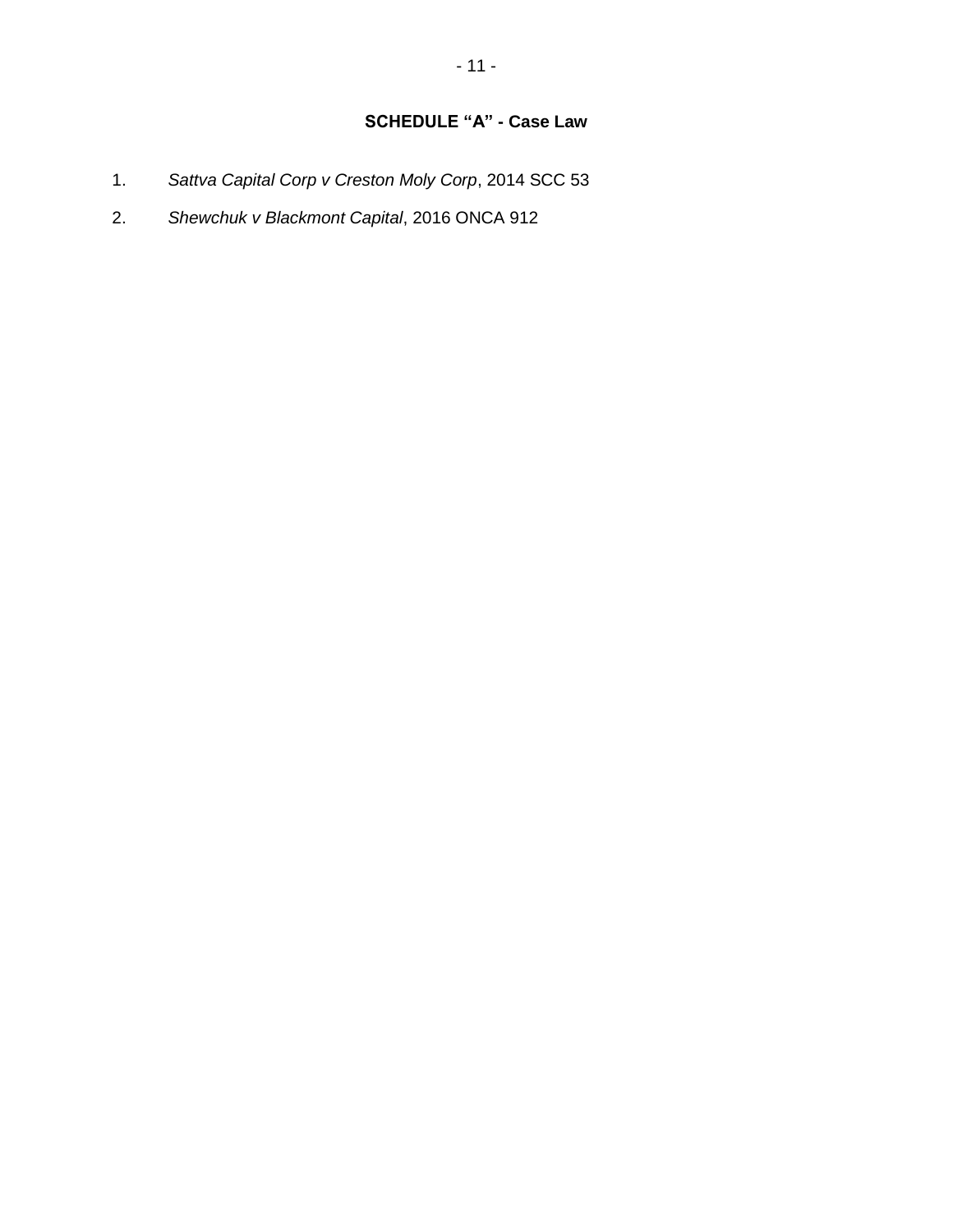## **SCHEDULE "B" - STATUTE**

**Nil.**